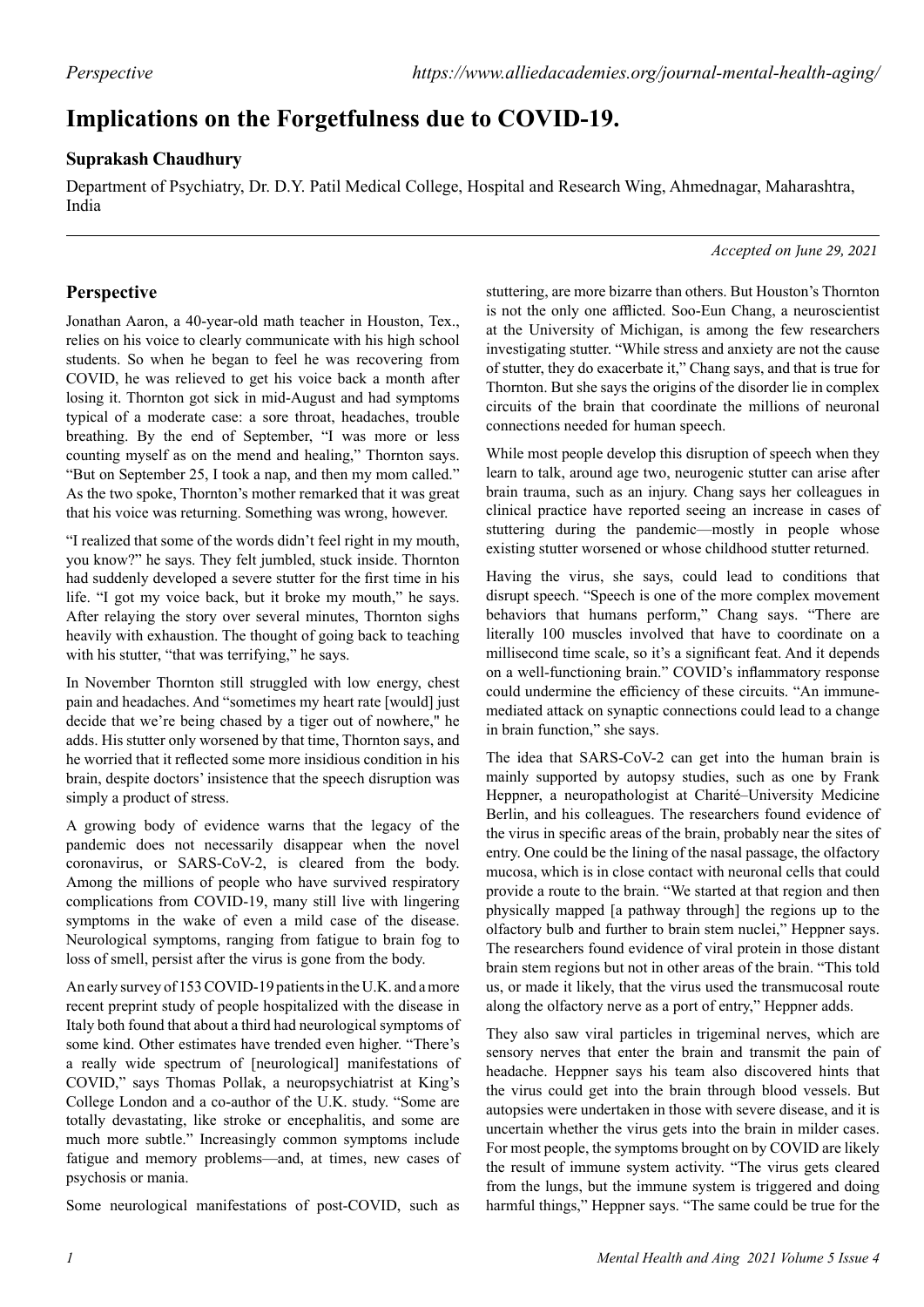central nervous system. It's a fair speculation. It could explain very well the long COVID symptoms like chronic fatigue and problems in concentration."

William Banks, who studies the blood-brain barrier (BBB) at the Department of Veterans Affairs Puget Sound Health Care System in Washington State and the University of Washington Medical School, says, "The virus doesn't have to get into the brain to muck up function. We know there's a big cytokine storm," meaning the release of inflammatory signals by immune cells in serious cases. Even mild cases provoke cytokine release, however and Banks says it is well established that "cytokines can cross the blood-brain barrier and cause depression like symptoms." Researchers refer to those symptoms—including a loss of interest in life, an increased desire to rest and sleep and cognitive impairments—as "sickness behavior," which often accompanies a flu or cold. Those symptoms could drag on if cytokines continue to be released after the infection has passed.

Yet another possibility is that the virus itself does not cross the BBB but that a viral protein, perhaps shed from a dying virus, might do so. Banks and his colleagues showed as much in a recent paper in Nature Neuroscience. They injected mice with S1, which makes up half of SARS-CoV-2's "spike" protein, and found that it readily crossed the BBB. Michelle Erickson, who works with Banks at the VA Puget Sound and the University of Washington Medical School, says that the work "adds, at least in mice, a defined route by which the virus can get into brain, importantly, in the absence of inflammation," when the bloodbrain barrier might be leaky. "We saw that spike can get into the intact BBB," she adds. "Often infiltration is almost entirely due to BBB disruption. But here it was only slightly disrupted, which was quite surprising to us."

The results hint that not only the S1 protein but potentially the virus itself could cross the BBB. A viral protein could cause damage by binding to proteins on neurons and other critical brain cells. "We know these binding proteins are very neurotoxic; they're stress inducing," Banks says. And the presence of any viral material could "shoot off the immune system."

There is yet another possibility: the virus could lead the immune system to produce damaging autoantibodies. These proteins bind not only to the virus but to other proteins in the body as well, either disrupting their function directly or triggering an immune attack on cells. "COVID wreaks havoc with the immune system," says neuropsychiatrist Pollak. "There's a huge surge in various inflammatory mediators." Some early evidence suggests that anti-SARS-CoV-2 antibodies may react to tissues in the brain and body, he says, and that could possibly occur at neurons.

Auto-antibodies are the culprit in a recently described neurological disease called anti-NMDA receptor encephalitis, which can cause fatigue, brain fog, and even psychosis and coma. The immune system proteins bind to NMDA receptors that are critical for neuronal signaling. "Binding to neuronal proteins tends to disrupt synaptic function, like in the case of anti-NMDA receptor antibodies," Pollak says. "That leads to signaling dysfunction, and information processing gets out of whack."

The autoantibody hypothesis still warrants further research. "It's probably the most speculative and the one we know the least about," Banks says. Fatigue, brain fog and other symptoms probably arise from multiple different immunemediated mechanisms. But researchers agree that synapses, where brain signals are passed from neuron to neuron, are probably disrupted. "We're a long way off from understanding exactly how these nebulous responses arise," Pollak says. "But the general principle is that if you create a perturbation in the system or the brain, you'll affect its computational ability."

Recent pre-print work by Andrew Yang at the laboratory of Tony Wyss-Coray of Stanford University also hints that the brain undergoes widespread changes in the wake of COVID-19 that could contribute to neurological symptoms. Yang and his colleagues found altered patterns of genes switching on and off in cells from the brains of patients who had died of the disease. These differences were observed in neurons and other brain cells—glia and immune cells called microglia. The genetic activation patterns differed from those observed in people who died of the flu or non-viral causes.

Yang's team examined an area of the cortex and saw dramatic gene expression changes in neurons in a specific region called cortical layer. These neurons have been recently implicated as playing a pivotal role in the complex processing required for human thought, so disruption of their activity could lead to mental fuzziness.

The patterns of genetic changes the researchers saw in the cortex mirrored genetic pathways mapped out in mental illnesses such as schizophrenia and depression. In addition, Yang also found gene-expression changes in microglia, which clean up waste and eat dead cells in a process called phagocytosis. Microglia can consume, or phagocytose, neuron bodies and synapses, reshaping neural circuits if the cells are dying or even when they are under stress. Neurons generally do not regenerate, so cognitive function may be impaired.

It is not only neurological symptoms that afflict patients. More common mental illnesses are affecting people with COVID, too. A study published in the Lancet Psychiatry showed that having the disease led to greater risk for anxiety, depression and sleep disorders. Paul Harrison of the University of Oxford and his colleagues sifted through the electronic health records of nearly 70 million Americans and identified more than 62,000 people who had been diagnosed with COVID-19. In the three months following diagnosis, "we found that COVID was associated with roughly twice the incidence of common psychiatric diagnoses, compared with other health conditions," Harrison says.

Why COVID increased the risk for mental illness remains unclear. But Harrison says the virus itself is probably not directly responsible. He points to the psychological consequences of having a potentially fatal illness that could prevent you from returning from the hospital to your family. "There are all sorts of acute stresses associated with the diagnosis," he says. "I think